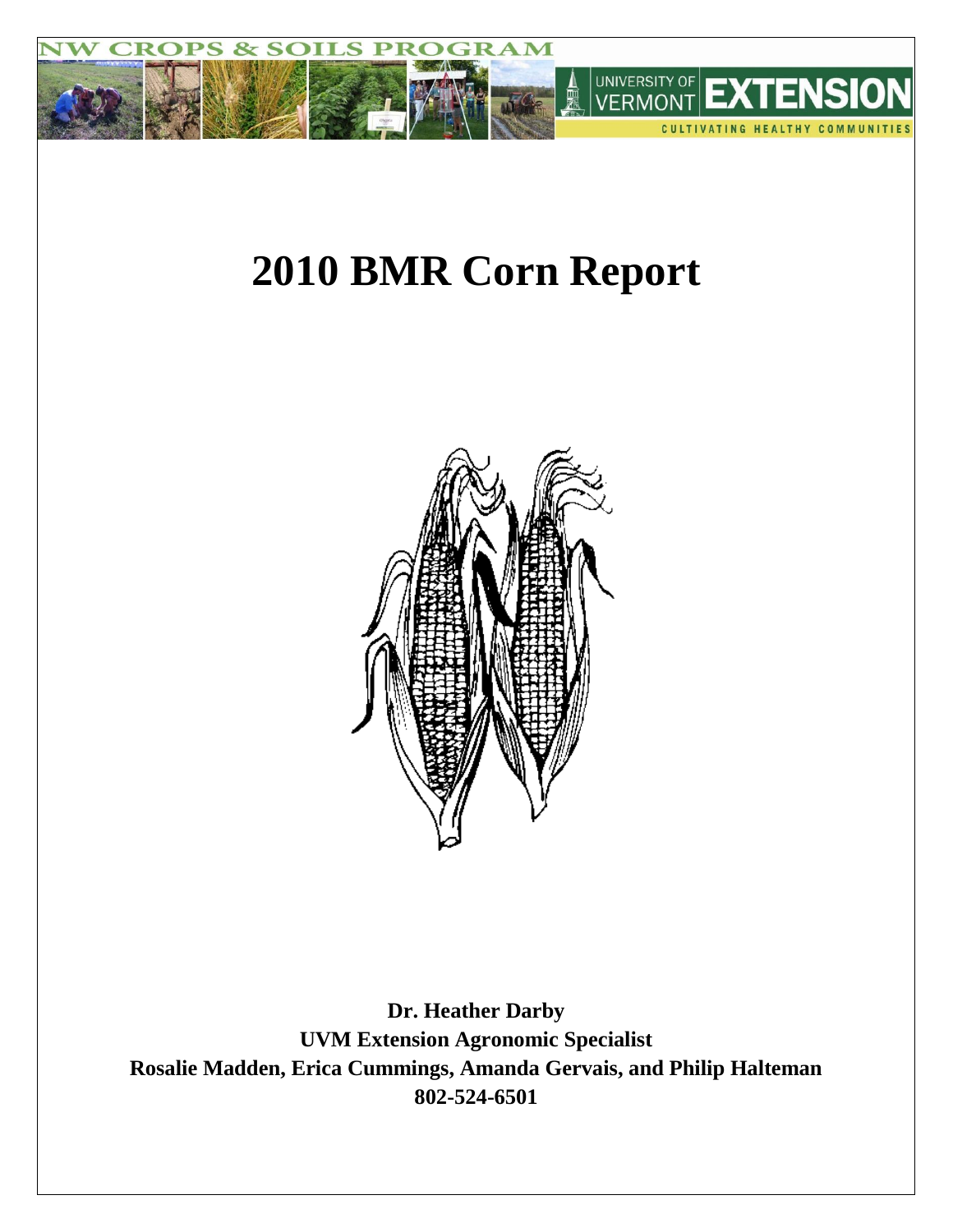## 2010 BMR Corn Report Dr. Heather Darby, UVM Extension heather.darby@uvm.edu

In 2010, the University of Vermont Extension Crops and Soils Team conducted an experiment to evaluate yield and quality of Brown Mid-Rib (BMR) corn varieties at Borderview Farm in Alburgh, VT. Two seed companies submitted varieties for evaluation. Companies and contact names are listed in Table 1.

| <b>Mycogen</b>         | <b>Seedway</b> |  |  |  |  |  |
|------------------------|----------------|--|--|--|--|--|
| Claude Fortin          | Ed Schillawski |  |  |  |  |  |
| District Sales Manager | 3442 Rt 22A    |  |  |  |  |  |
| Highgate, VT           | Shoreham, VT   |  |  |  |  |  |
| 802-363-2803           | 802-897-2281   |  |  |  |  |  |

#### **Table 1. Participating companies and local contact information.**

Seven corn varieties ranging in relative maturity from 90 – 109 were evaluated at this site. Relative Maturity (RM) was provided by the company. Specific varieties, their traits, and relative maturities are listed in Table 2. It is important to remember that the data presented is from a single test at only one location. Hybrid-performance data from additional tests in different locations and often over several years should be compared before you make a conclusion.

| Company | <b>Varieties</b>   | <b>RM</b> | <b>Traits</b>     |  |  |  |  |
|---------|--------------------|-----------|-------------------|--|--|--|--|
| Mycogen | F2F297             | 90        | <b>BMR</b>        |  |  |  |  |
| Seedway | SW3737             | 96        | <b>BMR</b>        |  |  |  |  |
| Mycogen | F2F488             | 99        | BMR, HXT, LL, RR2 |  |  |  |  |
| Mycogen | F2F569             | 105       | BMR, HXT, LL, RR2 |  |  |  |  |
| Seedway | SW5555             | 106       | <b>BMR</b>        |  |  |  |  |
| Mycogen | F <sub>2F665</sub> | 109       | BMR, HXT, LL, RR2 |  |  |  |  |
| Mycogen | F <sub>2F622</sub> | 109       | BMR, HXI, LL, RR2 |  |  |  |  |

#### **Table 2. . Varieties and descriptions evaluated in Alburgh, VT.**

HXI – Hercluex I®, provides protection against above-ground pests such European corn borer, western bean cutworm and black cutworm. HXT – Herculex Xtra®, provides season-long control of a variety of pests, including European corn borer, western bean cutworm, corn rootworm, and black cutworm.

LL – Glufosinate-ammonium herbicide (LibertyLink®) tolerant.

RR2 – Roundup Ready corn is glyphosate herbicide (Roundup®, Touchdown®) tolerant.

# **WEATHER DATA**

Seasonal precipitation and temperatures recorded at a weather station in close proximity to the 2010 research site are shown in Table 1. This year presented a beautiful growing season with temperatures slightly higher than usual, and while we had a drier spring, overall, we ended up with above average rainfall. This growing season resulted in 348.4 more Growing Degree Days (GDD) than usual. GDDs are reported for corn with a base  $50^{\circ} - 86^{\circ}$ F, in Table 3.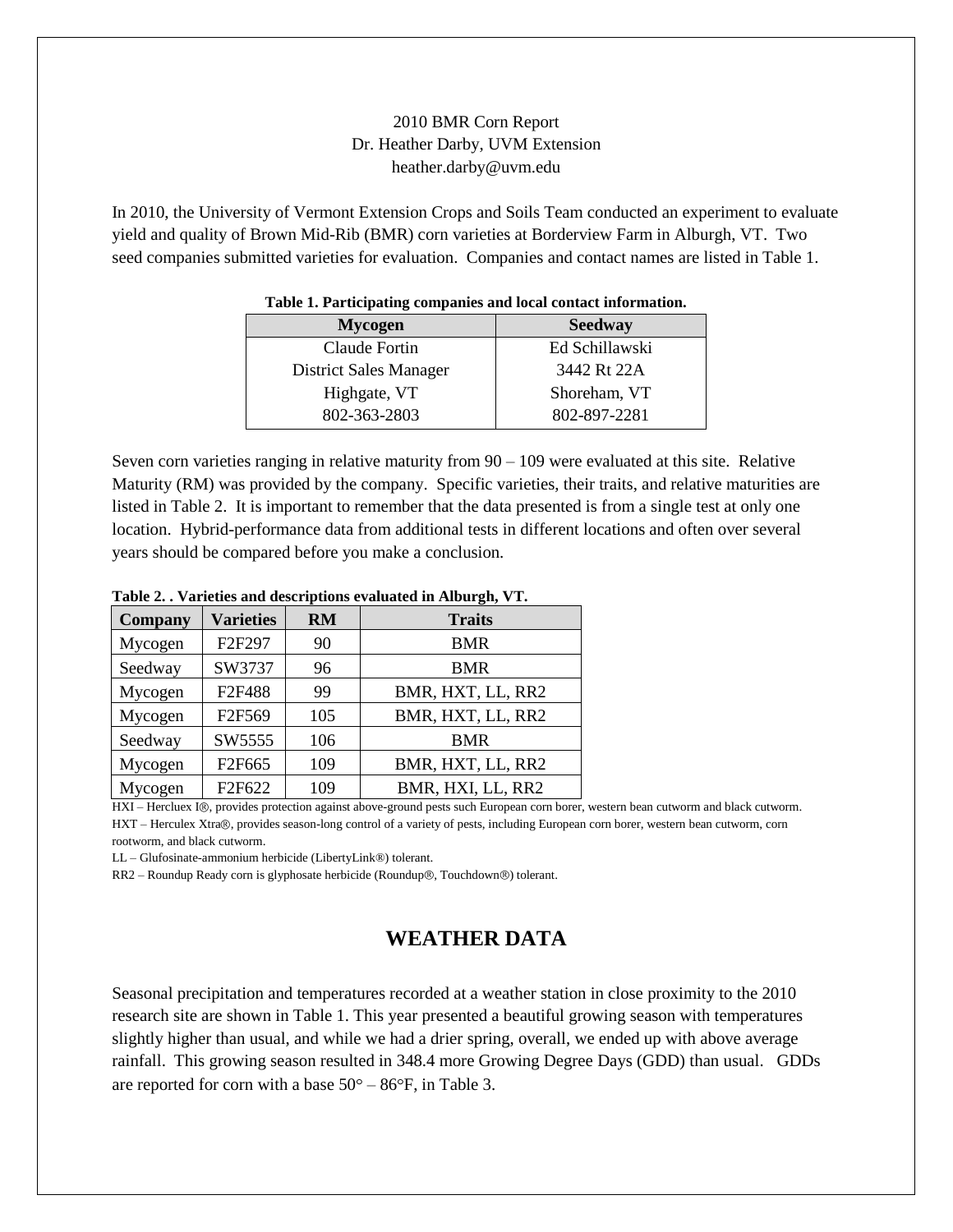|                                | May     | June  | July  | August | September | October |  |
|--------------------------------|---------|-------|-------|--------|-----------|---------|--|
| Avg. Temperature $(^{\circ}F)$ | 59.6    | 66.0  | 74.1  | 70.4   | 64.0      | 50.6    |  |
| Departure from Normal          | 3.0     | 0.2   | 3.0   | 1.4    | 3.6       | 1.8     |  |
|                                |         |       |       |        |           |         |  |
| Precipitation (inches)         | 0.92    | 4.61  | 4.30  | 5.48   | 4.32      | $\ast$  |  |
| Departure from Normal          | $-2.01$ | 1.40  | 0.89  | 1.63   | 0.86      |         |  |
|                                |         |       |       |        |           |         |  |
| GDDs (base $50^{\circ}$ )      | 331.8   | 478.5 | 747.1 | 634.0  | 418.5     | 128.7   |  |
| Departure from Normal          | 71.4    | 4.5   | 94.6  | 45.0   | 106.5     | 26.4    |  |

**Table 3. Temperature, precipitation, and GDD summary – 2010.**

Based on National Weather Service data from South Hero, VT. Historical averages are for 30 years of data (1971-2000).

## **CULTIVATION SPECIFICS**

The seedbed was prepared with a moldboard plow, disked, and then finished with a spike tooth harrow. The previous crop was sunflowers. Starter fertilizer was applied at a rate of 200 lbs of 10-20-20 to the acre. Plots were 10' x 50', and were planted with a John Deere 1750 planter on May 20, 2010. The seeding rate was 34,000 seeds to the acre. The soil type was a silt loam, and the experimental design was a randomized complete block with two replications. On May 30<sup>th</sup> Lumax (S-metolachlor, atrazine, and mesotrione) was sprayed on the plots at 2 qts/acre. Urea nitrogen was side-dressed at a rate of 70 lbs/acre lbs/ acre at V6 growth stage. Corn was harvested when it was at the appropriate moisture, on September  $19<sup>th</sup>$ ,  $27<sup>th</sup>$ , or October  $3<sup>rd</sup>$ . The plots were harvested with a two-row corn chopper. Yield was measured by weighing wagons on drive-up platform scales. A subsample of corn was taken and analyzed for forage quality by the Cumberland Valley Forage Laboratory in Maryland. Pertinent trial information is summarized in Table 4.

| <b>Trial Information</b>      | Alburgh, VT                               |
|-------------------------------|-------------------------------------------|
| Soil type                     | Silt loam                                 |
| Previous Crop                 | Sunflowers followed by rye cover crop     |
| Row Width (in.)               | 30                                        |
| Planting date                 | $20$ -May                                 |
| Harvest date                  | 15 & 27-Sept, & 3-Oct.                    |
| Tillage operations            | Spring disk, harrow, spike-toothed harrow |
| Manure (gal/acre)             | Fall applied - 7000 gal/acre              |
| Starter fertilizer (lbs/acre) | 10-20-20 @ 200 lbs/acre                   |
| Other fertilizer (lbs/acre)   | 70 lbs N/acre sidedressed                 |

#### **Table 4. BMR corn variety trial information, 2010.**

# **SILAGE QUALITY**

Silage quality was analyzed using wet chemistry techniques at Cumberland Valley Analytical Services in Hagerstown, Maryland. Plot samples were dried, ground and analyzed for crude protein (CP), neutral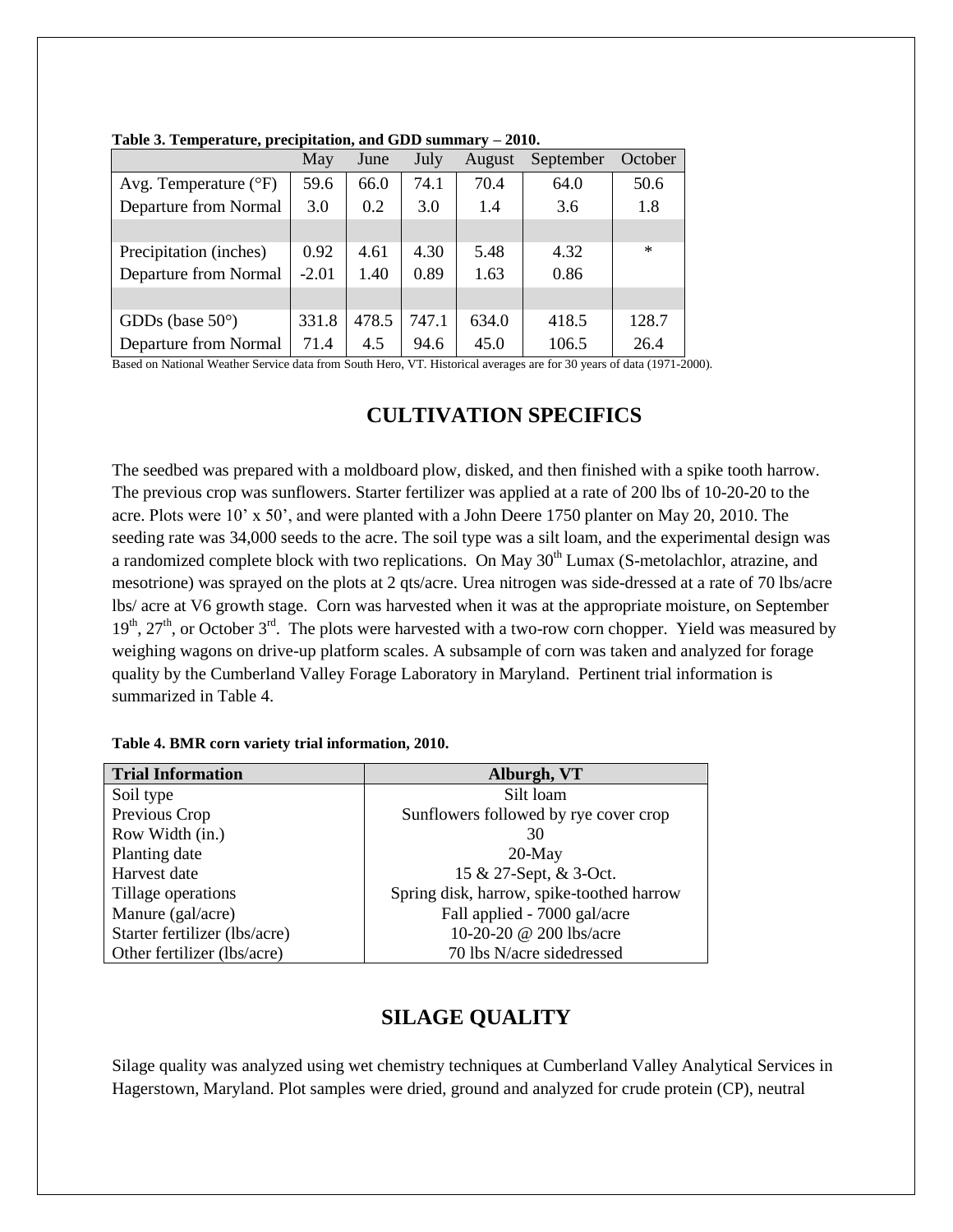detergent fiber (NDF), and 30h digestible NDF (dNDF). Mixtures of true proteins, composed of amino acids, and nonprotein nitrogen make up the CP content of forages. The CP content of forages is determined by measuring the amount of nitrogen and multiplying by 6.25. The bulky characteristics of forage come from fiber. Forage feeding values are negatively associated with fiber since the less digestible portions of plants are contained in the fiber fraction. The detergent fiber analysis system separates forages into two parts: cell contents, which include sugars, starches, proteins, non-protein nitrogen, fats and other highly digestible compounds; and the less digestible components found in the fiber fraction. The total fiber content of forage is contained in the neutral detergent fiber (NDF). Chemically, this fraction includes cellulose, hemicellulose, and lignin. Because of these chemical components and their association with the bulkiness of feeds, NDF is closely related to feed intake and rumen fill in cows. Recently, forage testing laboratories have begun to evaluate forages for NDF digestibility. Evaluation of forages and other feedstuffs for NDF digestibility is being conducted to aid prediction of feed energy content and animal performance. Research has demonstrated that lactating dairy cows will eat more dry matter and produce more milk when fed forages with optimum NDF digestibility. Forages with increased NDF digestibility will result in higher energy values, and perhaps more importantly, increased forage intakes. Forage NDF digestibility can range from 20 – 80%. The silage performance indices of milk per acre and milk per ton were calculated using a model derived from the spreadsheet entitled, "MILK2007" developed by researchers at the University of Wisconsin. Milk per ton measures the pounds of milk that could be produced from a ton of silage. This value is generated by approximating a balanced ration meeting animal energy, protein, and fiber needs based on silage quality. The value is based on a standard cow weight and level of milk production. Milk per acre is calculated by multiplying the milk per ton value by silage dry matter yield. Therefore milk per ton is an overall indicator of forage quality and milk per acre an indicator of forage yield and quality. Milk per ton and milk per acre calculations provide relative rankings of forage samples, but should not be considered as predictive of actual milk responses in specific situations for the following reasons:

- 1) Equations and calculations are simplified to reduce inputs for ease of use,
- 2) Farm to farm differences exist,
- 3) Genetic, dietary, and environmental differences affecting feed utilization are not considered.

## **PRESENTATION OF DATA**

Results for the BMR variety trial are listed in Table 4. Dry matter yields were calculated and then adjusted to 35% dry matter for the report. Varieties are ranked by dry matter yields at harvest in Table 4. The numbers presented in the tables are of two replications. The BMR variety yields are also displayed in Figure 1.

## **LEAST SIGNIFICANT DIFFERENCE (LSD)**

Variations in yield and quality can occur because of variations in genetics, soil, weather, and other growing conditions. Statistical analysis makes it possible to determine whether a difference among hybrids is real or whether it might have occurred due to other variations in the field. At the bottom of each table a LSD value is presented for each variable (i.e. yield). Least Significant Differences (LSD's) at the 10% level of probability are shown. Where the difference between two hybrids within a column is equal to or greater than the LSD value at the bottom of the column, you can be sure 9 times out of 10 that there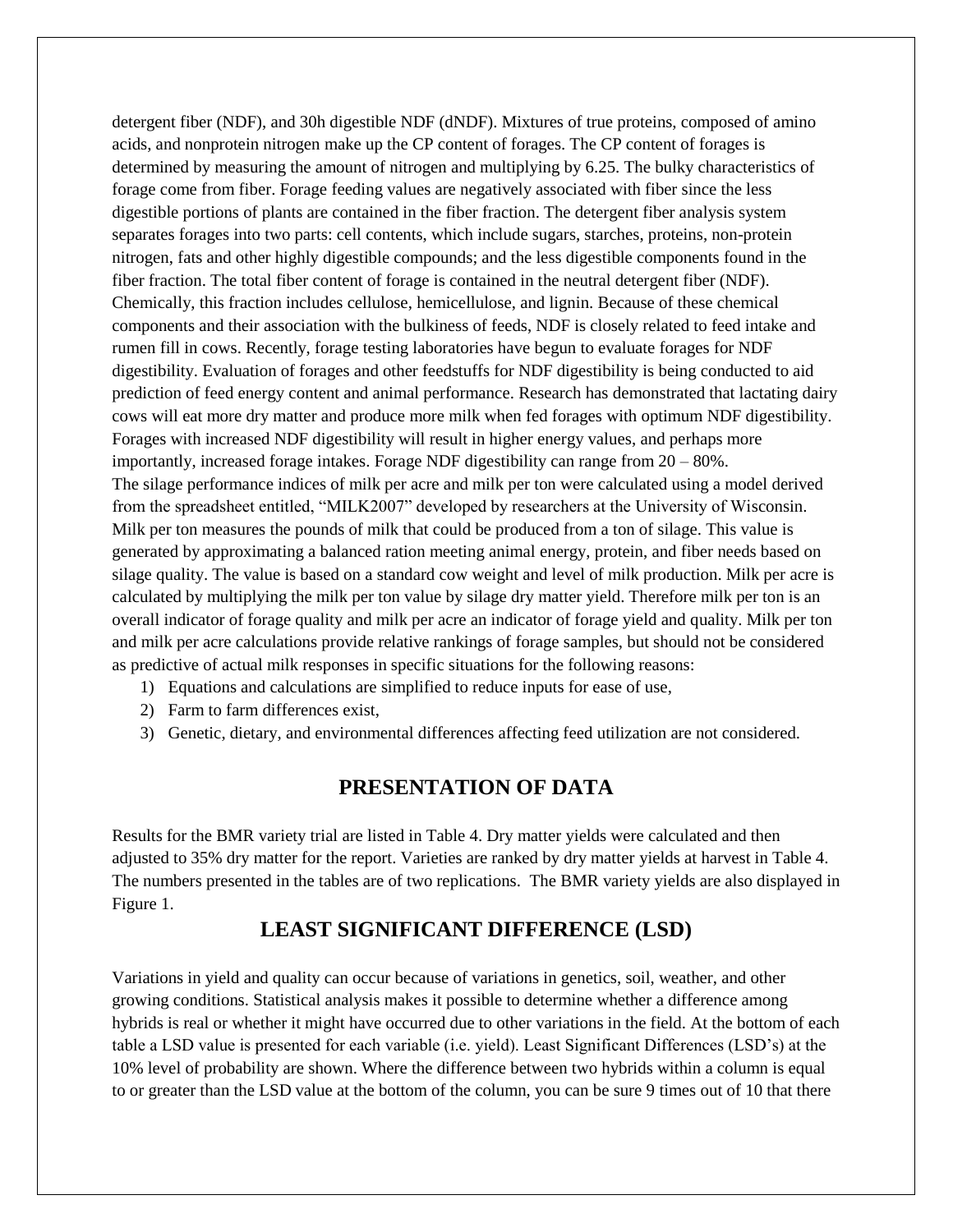is a real difference between the two hybrids. Hybrids that were not significantly lower in performance than the highest hybrid in a particular column are indicated with an asterisk. In the example on the next page, hybrid A is significantly different from hybrid C but not from hybrid B. The difference between A and B is equal to 1.5 which is less than the LSD value of 2.0. This means that these hybrids did not differ in yield. The difference between A and C is equal to 3.0 which is greater than the LSD value of 2.0. This means that the yields of these hybrids were significantly different from one another. The asterisk indicates that hybrid B was not significantly lower than the top yielding hybrid, hybrid C.

| <b>Hybrid</b> | Yield  |
|---------------|--------|
| A             | 6.0    |
| B             | $7.5*$ |
| $\subset$     | $9.0*$ |
| LSD(0.10)     | 2.0    |

#### **RESULTS**

**Table 5. Silage yield and quality evaluation of BMR varieties - Alburgh, VT.**

| Variety            | Harvest   | DM at     | Yield 35% | Forage quality characteristics |         |            |           |            | Milk per  |           |
|--------------------|-----------|-----------|-----------|--------------------------------|---------|------------|-----------|------------|-----------|-----------|
|                    | Date      | harvest   | DM        | CP                             | ADF     | <b>NDF</b> | dNDF      | <b>NEL</b> | ton       | acre      |
|                    |           | %         | tons/acre | %                              | %       | $\%$       | $\%$      | Mcal/lb    |           |           |
| F <sub>2F622</sub> | 10/3/10   | 37.7      | 27.1      | 8.50                           | 23.4    | 40.2       | 71.2      | 0.78       | 3280      | 31200     |
| F <sub>2F488</sub> | 9/27/10   | 37.5      | 26.9      | $9.35*$                        | $21.7*$ | $37.4*$    | 68.1      | 0.78       | 3290      | 31000     |
| SW3737             | 9/27/10   | 41.9      | 23.5      | 8.45                           | $20.4*$ | $35.2*$    | 69.0      | $0.80*$    | 3310      | 27200     |
| F <sub>2F665</sub> | 10/3/10   | 37.3      | 22.3      | 8.30                           | 24.6    | 41.6       | 70.9      | 0.77       | 3280      | 25500     |
| F <sub>2F297</sub> | 9/15/10   | 37.5      | 21.4      | 8.90*                          | $21.5*$ | $36.9*$    | 68.7      | 0.79       | 3380      | 25200     |
| SW5555             | 9/27/10   | 36.0      | 21.4      | $9.30*$                        | $21.5*$ | $36.7*$    | 69.0      | $0.79*$    | 3350      | 25000     |
| F2F569             | 9/27/10   | 37.4      | 18.5      | 8.80*                          | 22.3    | 37.9       | 69.8      | 0.78       | 3320      | 21400     |
|                    |           |           |           |                                |         |            |           |            |           |           |
|                    | LSD(0.10) | <b>NS</b> | <b>NS</b> | 0.70                           | 1.66    | 2.43       | <b>NS</b> | 0.015      | <b>NS</b> | <b>NS</b> |
|                    | Means     | 37.9      | 23.0      | 8.80                           | 22.2    | 38.0       | 69.5      | 0.78       | 3310      | 26600     |

NS – Varieties were not significantly different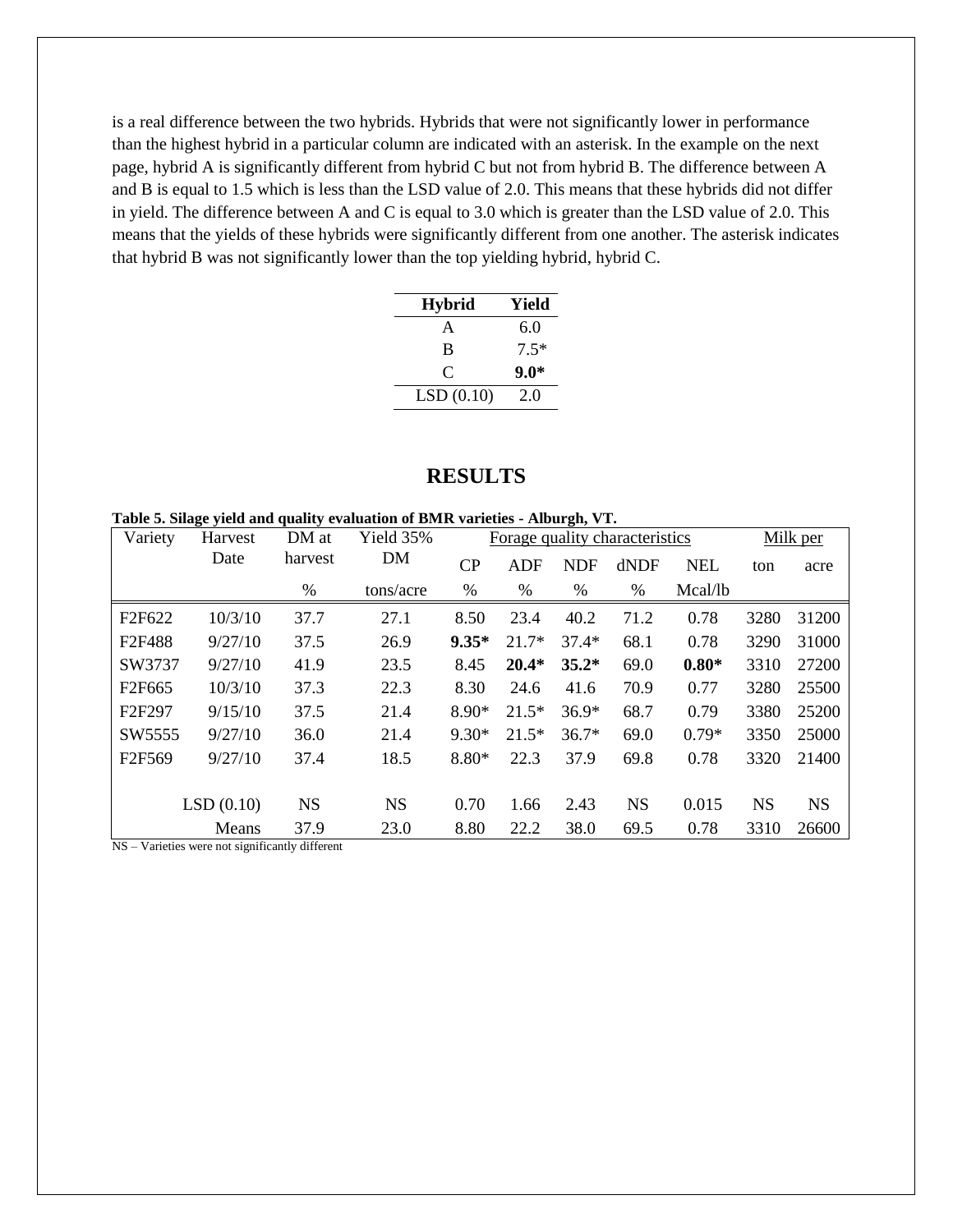



# **DISCUSSION**

As a rule, BMR varieties produce higher quality whole plant corn silage, as they have less lignin, a fiber. As a result, we expect to see BMR varieties with lower NDF and ADF values, and would expect cows feed BMR feed to have better feed intake and rumen fill. High producing dairy cows fed BMR corn have been shown to have a production advantage over dairy cows fed conventional corn varieties (Cropper and Comerford 2007), and cows fed BMR corn have been found to increase in weight (Lauer and Coors 1997). Due to less lignin, BMR varieties are often subject to lodging and predation, and as a result, frequently yield lower than conventional hybrids. Interestingly, in this experiment, all varieties yielded well with a trial average of 23 tons of corn per acre. The yield of short season varieties such as F2F297, SW3737, and F2F488 performed similar to longer BMR hybrids. This insinuates that BMR can be grown in a number of climate zones. The varieties did not differ significantly in digestible fiber but did differ in overall fiber content. The BMR varieties F2F622, F2F665, and F2F569 had significantly higher ADF and NDF concentrations than other BMR varieties. Even though varieties differed in fiber content there were no overall milk per ton differences between the BMR varieties. Overall there were several BMR corn varieties that would provide high yield and quality results for area dairy producers.